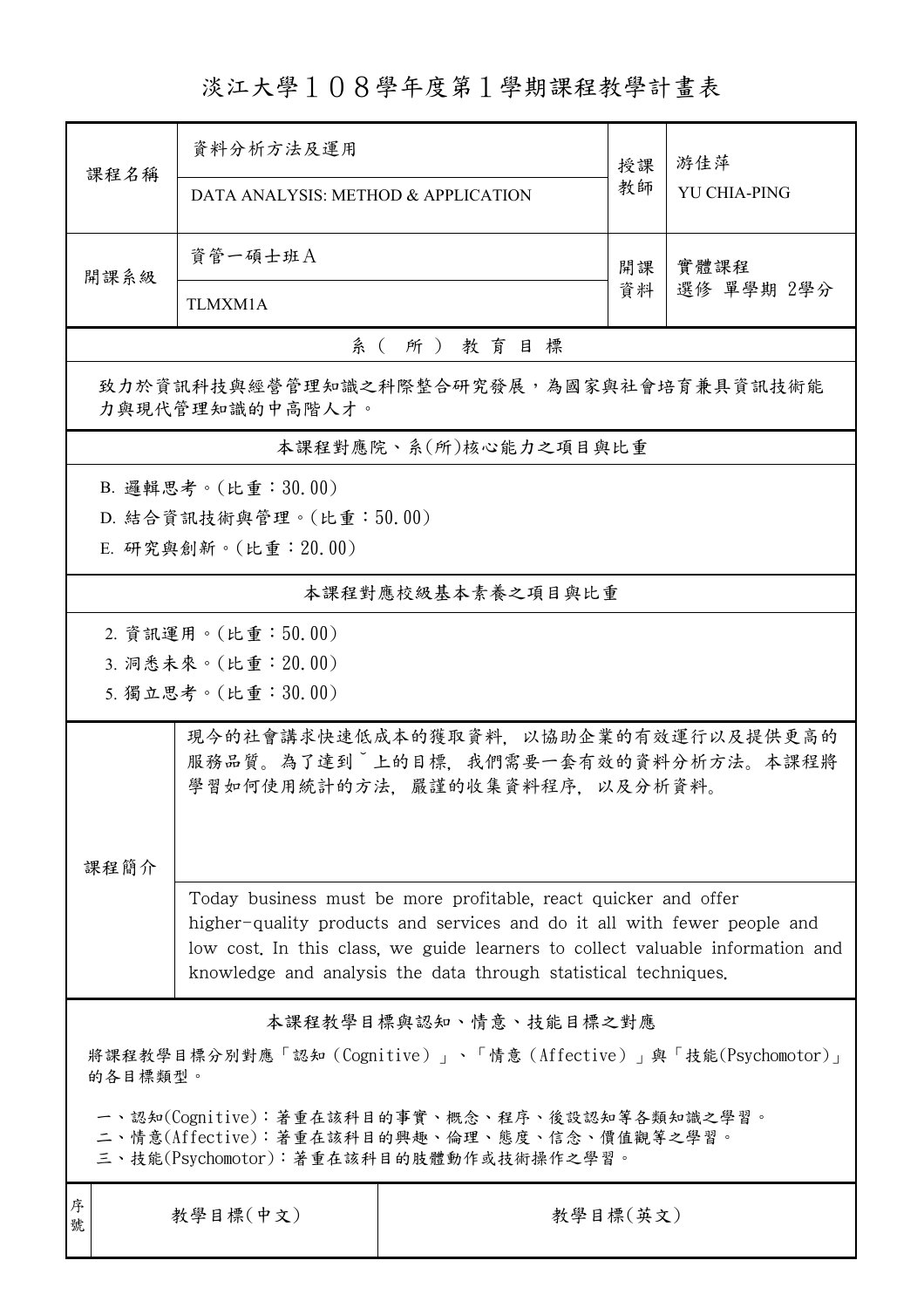| $\mathbf{1}$ | 方法, 以及如何應用多變量統計分<br>析方法。      |                                                                                                         |                                     | 解釋並且了解何為多變量統計分析  Explain and understand what multivariate analysis<br>and when its application is appropriate. |                                            |  |  |  |  |
|--------------|-------------------------------|---------------------------------------------------------------------------------------------------------|-------------------------------------|----------------------------------------------------------------------------------------------------------------|--------------------------------------------|--|--|--|--|
| 2            |                               | 討論並解讀多變量統計的分析結果<br>discuss the guideline for application and<br>interpretation of multivariate analyses |                                     |                                                                                                                |                                            |  |  |  |  |
|              |                               |                                                                                                         | 教學目標之目標類型、核心能力、基本素養教學方法與評量方式        |                                                                                                                |                                            |  |  |  |  |
| 序號           | 目標類型                          | 院、系 $(\text{m})$<br>核心能力   基本素養                                                                         | 校級                                  | 教學方法                                                                                                           | 評量方式                                       |  |  |  |  |
| $\mathbf{1}$ | 技能                            | B                                                                                                       | $\overline{2}$                      | 討論、發表                                                                                                          | 測驗、作業、討論(含<br>課堂、線上)、實<br>作、報告(含口頭、書<br>面) |  |  |  |  |
| 2            | 認知                            | D                                                                                                       | 5                                   | 講述、討論                                                                                                          | 計論(含課堂、線<br>上)、實作、活動參與                     |  |  |  |  |
|              | 授課進度表                         |                                                                                                         |                                     |                                                                                                                |                                            |  |  |  |  |
| 週<br>欤       | 日期起訖                          | 內 容 (Subject/Topics)<br>備註                                                                              |                                     |                                                                                                                |                                            |  |  |  |  |
|              | $108/09/09$ ~<br>108/09/15    | introduction                                                                                            |                                     |                                                                                                                |                                            |  |  |  |  |
| 2            | $108/09/16$ ~<br>108/09/22    | Classification of multivariate techniques                                                               |                                     |                                                                                                                |                                            |  |  |  |  |
| 3            | $108/09/23$ ~<br>108/09/29    | Examining your data                                                                                     |                                     |                                                                                                                |                                            |  |  |  |  |
|              | $108/09/30$ ~<br>108/10/06    | Testing the assumptions of multivariate analysis                                                        |                                     |                                                                                                                |                                            |  |  |  |  |
| 5            | $108/10/07$ ~<br>108/10/13    | Factor analysis 1                                                                                       |                                     |                                                                                                                |                                            |  |  |  |  |
| 6            | $108/10/14$ ~<br>108/10/20    | Factor analysis 2                                                                                       |                                     |                                                                                                                |                                            |  |  |  |  |
|              | $108/10/21$ ~<br>108/10/27    | Research Discussion                                                                                     |                                     |                                                                                                                |                                            |  |  |  |  |
| 8            | $108/10/28$ ~<br>108/11/03    | Multiple regression analysis 1                                                                          |                                     |                                                                                                                |                                            |  |  |  |  |
| 9            | $108/11/04$ ~<br>108/11/10    | Multiple regression analysis 2                                                                          |                                     |                                                                                                                |                                            |  |  |  |  |
| 10           | $108/11/11$ ~<br>108/11/17    | 期中考                                                                                                     |                                     |                                                                                                                |                                            |  |  |  |  |
| 11           | $108/11/18$ ~<br>108/11/24    | Multiple discriminant analysis and logistic regression<br>1                                             |                                     |                                                                                                                |                                            |  |  |  |  |
| 12           | $108/11/25$ ~<br>108/12/01    | Multiple discriminant analysis and logistic regression<br>$\mathbf 2$                                   |                                     |                                                                                                                |                                            |  |  |  |  |
| 13           | $108/12/02$ ~<br>108/12/08    |                                                                                                         | Multivariate analysis of variance 1 |                                                                                                                |                                            |  |  |  |  |
| 14           | $108/12/09$ ~<br>108/12/15    | Multivariate analysis of variance 2                                                                     |                                     |                                                                                                                |                                            |  |  |  |  |
| 15           | $108/12/16 \sim$<br>108/12/22 | Research Discussion                                                                                     |                                     |                                                                                                                |                                            |  |  |  |  |
| 16           | $108/12/23$ ~<br>108/12/29    | Cluster analysis 1                                                                                      |                                     |                                                                                                                |                                            |  |  |  |  |